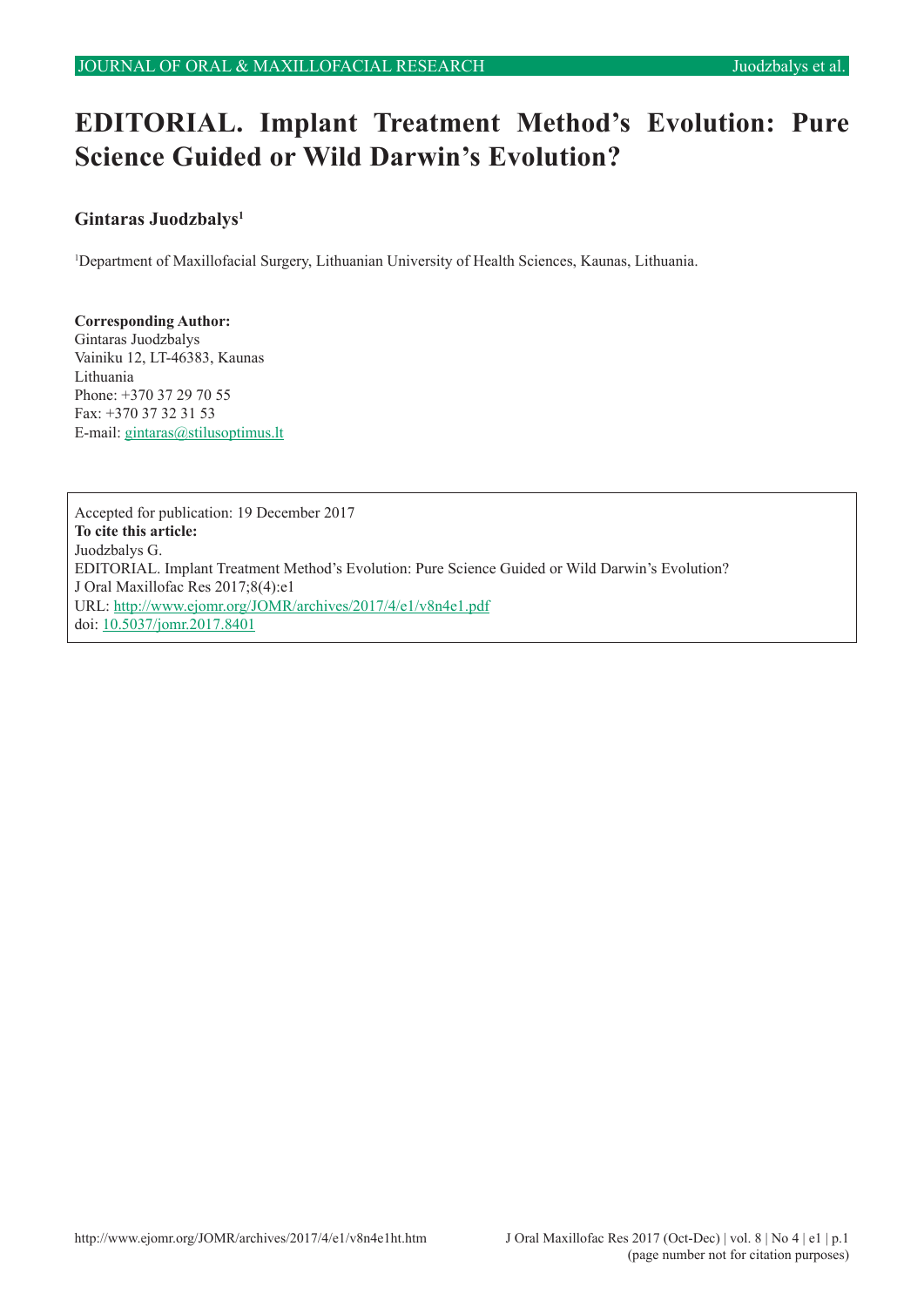Replacing missing teeth with titanium dental implants has become a routine procedure. High survival rates, ranging above 95% over a period of 10 years has been reported [[1](#page-2-0),[2\]](#page-2-0). However, the survival rate does not take into account the presence of biological complications. Today, the number of patients presenting with peri-implant diseases are increasingly growing [[3](#page-2-0)]. Peri-implant diseases affecting the surrounding structures of endosseous dental implants, include peri-implant mucositis and peri-implantitis. The 11<sup>th</sup> European Workshop on Periodontology consensus conference concluded that mean prevalence of peri-implant mucositis and peri-implantitis is 43% and 22% respectively [\[4](#page-2-0)]. According to some authors, the number of peri-implantitis is alarmingly increasing till 43.3% [[5\]](#page-2-0).

In early 1980s, while talking about the concept of osseointegration, Brånemark distinguished two main reasons of implant loss: poor surgical technique and occlusal overload. Thereafter, the scientists and clinicians highlighted a number of new aetiological factors in peri-implantitis development. Nowadays, we are discussing about multi-factorial aetiology of peri-implantitis i.e. different factors at implant (shape, surface), patient (local and systemic factors), and clinician (competence, new protocols) level. Furthermore, the diagnosis and consequently the evaluation of prevalence of peri-implantitis are too complicated, because there are no unified diagnostic criteria. The natural question then arises: what happened with Brånemark's osseointegration phenomenon in modern era and why we cannot stop the development of peri-implantitis?

First of all, we should recognize that standard Brånemark "biocompatibility"-oriented protocol seeking for qualitative osseointegration, has been changed dramatically. Nowadays, clinicians are using new protocols to accelerate the treatment procedure - immediate implant placement, immediate loading, or seeking for better aesthetic result - soft tissue grafting, or expanding treatment indications - using different augmentation techniques of the alveolar process. Even a recommended minimal number of dental implants for edentulous jaws rehabilitation were reduced. For example, "all on four" method is recommending only 4 implants in edentulous maxillae. Changes occurred in all fields of implant treatment, including general indications and planning, surgical and prosthetic protocol, timing, and implant material and design. İt is difficult to draw the particular connection between the complications, such as peri-implantitis and innovations, related with method evolution, but one is clear - the new protocols are increasing risk of complications and susceptibility

for peri-impantitis development. Furthermore, the number of clinicians performing implant surgery is increasing continuously. Even the dental implant companies are stimulating those processes and young specialists are accepting the challenging cases with enthusiasm and it leads to the increased number of complications.

Some of the authors are highlighting significance of the inflammation due to bacterial load i.e. biofilm and opportunistic infection [[6\]](#page-2-0). Opportunistic microorganisms such as enteric rods and *Staphylococcus aureus* are appearing in oral cavity due to a change in the environment, which allows the normally present pathogens to proliferate. Interestingly, the bacteria in a biofilm are extremely resistant to antibiotics. All the methods of plaque control should be employed first, because it is impossible to increase the dosage of antibiotics capable to destroy the biofilm. Maintaining of the good periodontal health and elimination of the reservoirs of pathogens will help to prevent development of peri-implantitis. However, it is wrong to believe that the dramatic changes in our patients' microbiota occurred during the last decade. We should accept the fact that the expanded diagnostic possibilities just gave us better understanding about the biological processes presenting in oral cavity.

In contrast, huge changes occurred in shapes and materials of the dental implants. Biomedical research is focused on implant geometry and the osteoinductive potential of implant surfaces. In 2009, Junker with co-authors [[7](#page-2-0)] reported that 1,300 different implant systems exist, varying in shape, dimension, bulk and surface material, thread design, implant-abutment connection, surface topography, surface chemistry, wettability, and surface modification. In 2008, Jokstad [[8](#page-2-0)] mentioned higher standard principles of the research quality recommended by Brånemark's team. The author wrote: "In fact, this level of research quality is what we would expect should be conducted to support the introduction of new implants or surgical interventions, which unfortunately is not the situation today". Furthermore, the author raised few very interesting questions:

- How many implant brands do we really need?
- Are the regulatory agencies doing their job?
- How reliable are experimental data for predicting clinical outcomes?
- Does the surface topography really make a difference?
- What are the relevant morphological differences between implants?

Nowadays, those questions by Jokstad  $[8]$  $[8]$  $[8]$  are probably still alive and relevant to us.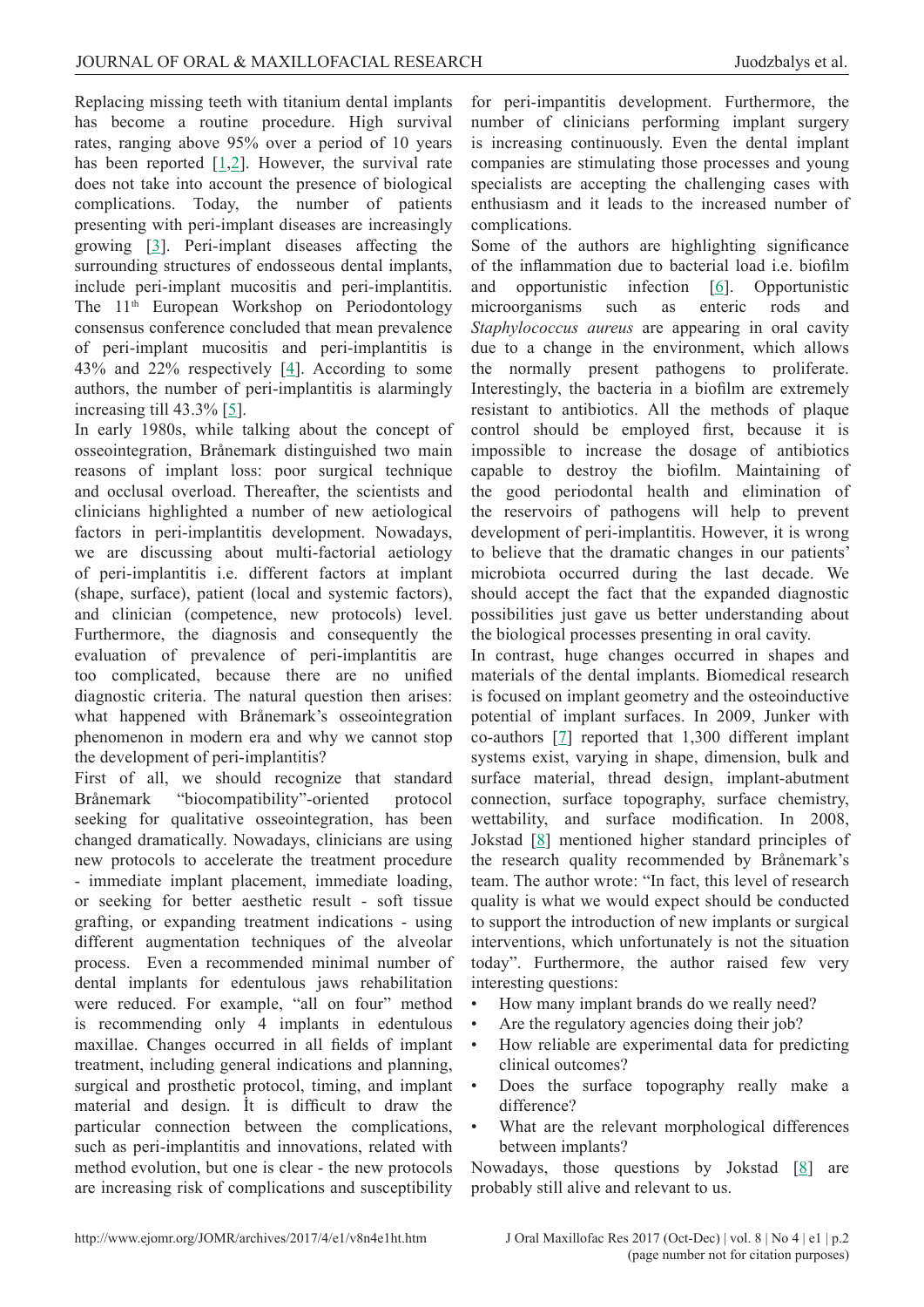<span id="page-2-0"></span>Simion [9] was even more radical and invited colleagues to come back to the traditional Brånemark concept of an implant: "I believe the most respected researchers and clinicians – rather than the companies - will take collective responsibility for leading the way back to the traditional Brånemark concept of an implant with a machined surface, loaded only after a sufficient period of time for the bone to adapt to a foreign body, which rather than being called an implant is known as a 'fixture'. This will restore confidence and credibility to our work, and more importantly provide a long-term safe treatment option for our patients".

In my opinion, we should not turn back, because certainly we are witnessing the dental implant method evolution. However, I would like to take a part in pure science guided evolution, but not Darwin's wild evolution, where the strongest or fastest will survive. I do not like to check on my patients, which one implant or modification is better, because remember the Hippocratic Oath which begins with the words - "First, do no harm". Peri-implantitis is "man's made" disease and this is the reason why we should stop for a moment and try to think about the equilibrium between the pure research and the commercialisation; expanded indications, speed up protocols and loss of confidence either in dental implant method and us. We should feel more responsibility and be more realistic in judgement of the dental implant method evolution, or our patients will judge us.

### **REFERENCES**

- 1. Lang NP, Berglundh T, Heitz-Mayfield LJ, Pjetursson BE, Salvi GE, Sanz M. Consensus statements and recommended clinical procedures regarding implant survival and complications. Int J Oral Maxillofac Implants. 2004;19 Suppl:150-4. [Medline: [15635955\]](http://www.ncbi.nlm.nih.gov/pubmed/15635955)
- 2. Pjetursson BE, Tan K, Lang NP, Brägger U, Egger M, Zwahlen M. A systematic review of the survival and complication rates of fixed partial dentures (FPDs) after an observation period of at least 5 years. Clin Oral Implants Res. 2004 Dec;15(6):667-76. [Medline: [15533127\]](http://www.ncbi.nlm.nih.gov/pubmed/15533127) [doi: [10.1111/j.1600-0501.2004.01120.x\]](https://doi.org/10.1111/j.1600-0501.2004.01120.x)
- 3. Koldsland OC, Scheie AA, Aass AM. Prevalence of peri-implantitis related to severity of the disease with different degrees of bone loss. J Periodontol. 2010 Feb;81(2):231-8. [Medline: [20151801](http://www.ncbi.nlm.nih.gov/pubmed/20151801)] [doi: [10.1902/jop.2009.090269\]](https://doi.org/10.1902/jop.2009.090269)
- 4. Derks J, Tomasi C. Peri-implant health and disease. A systematic review of current epidemiology. J Clin Periodontol. 2015 Apr;42 Suppl 16:S158-71. [Medline: [25495683](http://www.ncbi.nlm.nih.gov/pubmed/25495683)] [doi: [10.1111/jcpe.12334\]](https://doi.org/10.1111/jcpe.12334)
- 5. Zitzmann NU, Berglundh T. Definition and prevalence of peri-implant diseases. J Clin Periodontol. 2008 Sep;35 (8 Suppl):286-91. [Medline: [18724856\]](http://www.ncbi.nlm.nih.gov/pubmed/18724856) [doi: [10.1111/j.1600-051X.2008.01274.x](https://doi.org/10.1111/j.1600-051X.2008.01274.x)]
- 6. Lafaurie GI, Sabogal MA, Castillo DM, Rincón MV, Gómez LA, Lesmes YA, Chambrone L. Microbiome and Microbial Biofilm Profiles of Peri-Implantitis: A Systematic Review. J Periodontol. 2017 Oct;88(10):1066-1089. [Medline: [28625077\]](http://www.ncbi.nlm.nih.gov/pubmed/28625077) [doi: [10.1902/jop.2017.170123](https://doi.org/10.1902/jop.2017.170123)]
- 7. Junker R, Dimakis A, Thoneick M, Jansen JA. Effects of implant surface coatings and composition on bone integration: a systematic review. Clin Oral Implants Res. 2009 Sep;20 Suppl 4:185-206. [Medline: [19663965\]](http://www.ncbi.nlm.nih.gov/pubmed/19663965) [doi: [10.1111/j.1600-0501.2009.01777.x\]](https://doi.org/10.1111/j.1600-0501.2009.01777.x)
- 8. Jokstad A. Oral implants--the future. Aust Dent J. 2008 Jun;53 Suppl 1:S89-93. [Medline: [18498590\]](http://www.ncbi.nlm.nih.gov/pubmed/18498590) [doi: [10.1111/j.1834-7819.2008.00046.x\]](https://doi.org/10.1111/j.1834-7819.2008.00046.x)
- 9. Simion M. Osseointegration: where we started from and where we are going (page 2). 2014 May. [URL: [https://www.eao.org\]](https://www.eao.org)

## **To cite this article:**

Juodzbalys G. EDITORIAL. Implant Treatment Method's Evolution: Pure Science Guided or Wild Darwin's Evolution? J Oral Maxillofac Res 2017;8(4):e1 URL:<http://www.ejomr.org/JOMR/archives/2017/4/e1/v8n4e1.pdf> doi: [10.5037/jomr.2017.8401](http://dx.doi.org/10.5037/jomr.2017.8401)